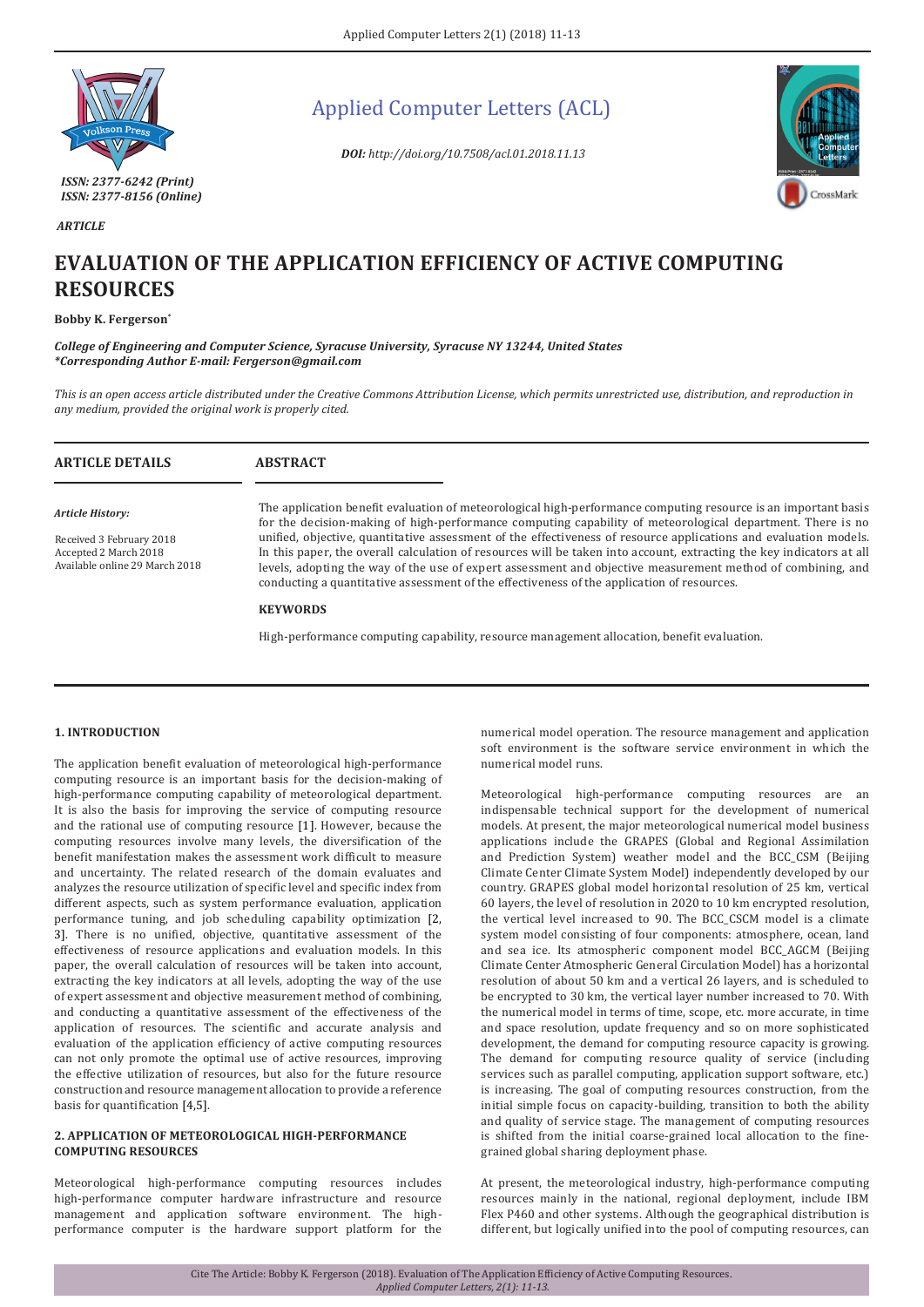be pre-allocated pool of resources for unified scheduling for the national and regional numerical model business, scientific research work to provide technical services (In accordance with the known application requirements and resource supply capacity, pre-selected system ready in the data environment, to achieve the application of resource scheduling operation). To achieve the system computing and storage resource usage, the main application of the resource occupancy will be monitored and evaluated. Carrying out some technical researches of parallel algorithm optimization, heterogeneous parallel acceleration and so on. But overall, the soft power of application is still relatively weak, to be further strengthened.

# **3. ASSESSMENT OF SIGNIFICANCE AND METHODS**

#### **3.1 Significance of assessment**

The demand of computing resources is increasing and the scale of resource construction is increasing. The application of active computing resources is to carry out scientific and accurate analysis and evaluation. On the one hand, it can promote the optimized use of active resources, make the system function more perfect, balanced performance, can be efficient and stable continuous operation, improve the efficiency of resource utilization. On the other hand, it can provide quantitative reference for future resource construction and resource management allocation. At the same time, the introduction of the energy efficiency of the output assessment, can promote the efficient use of energy to achieve the goal of green energy.

## **3.2 Evaluation methods**

At present, the application of meteorological high-performance computing resource evaluation mainly adopts experts' evaluative and objective measurement method.

Expert evaluation method is a kind of expert judgment, interactive evaluation method. The main users of high-performance computing resources are divided into business class, major task class, scientific research category and several other categories, and use satisfaction, ease of use of resources, and relying on high-performance computing resources obtained by the application of industry content and other research content will be investigated for national and regional users of high-performance computing resource respectively. According to the research results, there is a subjective assessment of the effectiveness the application of high-performance computing resources. Expert evaluation method can be closely integrated with the specific circumstances of the evaluation, so that the evaluation has a strong targeted.

Objective measurement algorithm is an objective and quantitative measurement of the use of high-performance computing resources, model computing efficiency and infrastructure support for supporting computing resources. According to the measurement results, the application of high-performance computing resources will be assessed objectively. Objective measurement algorithm is relatively fixed, operable and easy to use.

# **4. THE INITIAL ESTABLISHMENT OF THE EVALUATION SYSTEM**

## **4.1 Evaluation process**

At this stage, the majority of meteorological departments provide high-performance computing resources for users in the field free of charge. In order to carry out comprehensive assessment of the application of resources and provide a clear quantitative indicator, the application value B of meteorological high-performance computing resource will be established. According to the multivariate characteristics of computing resources, the assessment index of grading is determined, and the corresponding calculation method of utility value is set up for each evaluation index, and the comprehensive benefit value is obtained after the aggregation, which forms the evaluation system of application efficiency of meteorological high-performance computing resources, as shown in Figure 1.

## **4.2 Assessment indicators**

The level of computing resources, for example, CPU cycles and memory, required by various computing tasks greatly varies depending upon the nature of the task. For example, word processing tasks can generally be run on a microcomputer that is dedicated to a particular person. Simulation tasks such as those for simulating the operation of a circuit, on the other hand, generally require relatively large levels of computing resources. Thus, simulation tasks are often performed on systems other than the microcomputers. Meteorological high-performance computing resources are hierarchical, including, high-performance computer hardware, system software and application software. As the fundamental driving force of high-performance computing system, energy is the bottom layer of high-performance computing resources, as shown in Figure 2.







**Figure 2:** The level of computing resources.

Aiming at the complexity of high-performance computing resource application, a three-level evaluation index is established. The first indicators are for the use of high-performance computer overall efficiency. The secondary level index includes the overall service satisfaction, infrastructure benefits, resource usage benefits, model computation benefits and application benefits, benefits assessment (the "overall use of satisfaction assessment index"), evaluation of the effectiveness of resource use, model evaluation and evaluation of the effectiveness of the application of industry evaluation indicators. According to the characteristics of each class of secondary indexes, a three-level indicator is established, which can reflect the actual use situation. According to the importance of the two, three indicators, we set different weights, and the same level within the sum of the weights of the indicators equals 1. At different stages of development, we can adjust the content and weight of the secondary and tertiary indicators. Assessment indicators are divided into two types of subjective assessment and objective assessment. The first level indicator contains many secondary level indicators, and the secondary indicators contain many third-level indicators.

### **4.3 Evaluation method**

The benefit value B of meteorological high-performance computing resource is calculated by the benefit value of each secondary index, and the benefit value of each secondary index is calculated from the value of the third-class index. The indicators at different levels represent different

Cite The Article: Bobby K. Fergerson (2018). Evaluation of The Application Efficiency of Active Computing Resources. *Applied Computer Letters, 2(1): 11-13.*